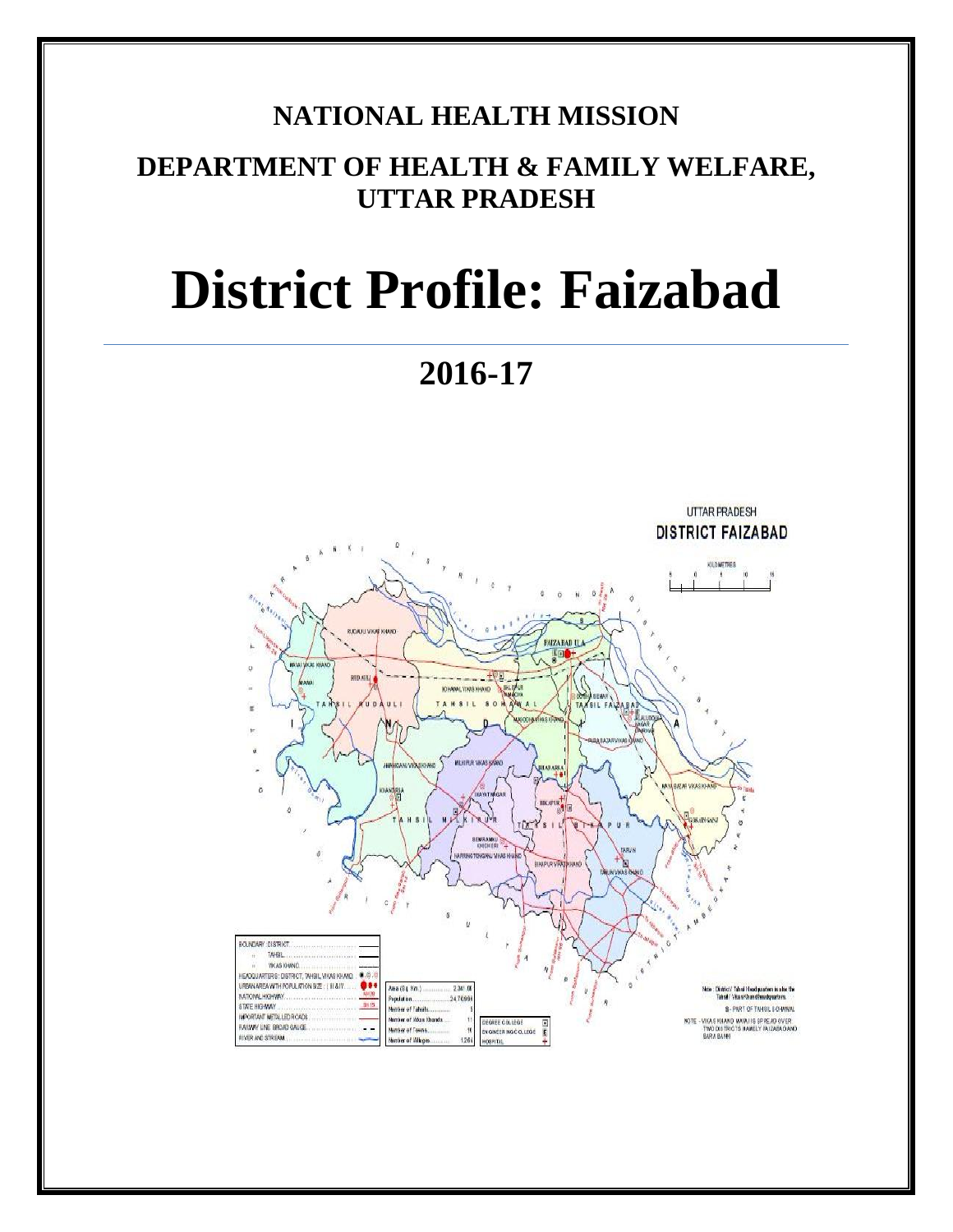### **District Profile:**

|                                                         | Faizabad | <b>Uttar Pradesh</b> |
|---------------------------------------------------------|----------|----------------------|
| Rural Population (In lakhs) (Census 2011)               | 2130743  | 1551.11              |
| Number of Districts (RHS 2014)                          |          | 75                   |
| Number of Sub District (Tehsil/Taluka etc.) Census 2011 | 5        | 312                  |
| Number of Villages (RHS 2014)                           | 1264     | 106704               |
| Number of District Hospitals (RHS 2014)                 | 3        | 160                  |
| Number of Community Health Centres (RHS 2014)           | 11       | 773                  |
| Number of Primary Health Centres (RHS 2014)             | 28       | 3497                 |
| Number of Sub Centres (RHS 2014)                        | 246      | 20521                |

# **Demographic Profile**

| <b>Indicator</b>                                   | Faizabad        | <b>Uttar Pradesh</b> |
|----------------------------------------------------|-----------------|----------------------|
|                                                    |                 |                      |
| Total Population (In Crore) (Census 2011)          | 0.24            | 19.96                |
| Decadal Growth (%) (Census 2001)                   | 18.3            | 20.09                |
| Crude Birth Rate (SRS 2014)                        | 24.3(AHS 12-13) | 27.2                 |
| Crude Death Rate (SRS 2014)                        | 10.5(AHS 12-13) | 7.7                  |
| Natural Growth Rate (SRS 2014)                     | 13.7(AHS 12-13) | 19.5                 |
| Sex Ratio (Census 2011)                            | 962             | 908                  |
| Child Sex Ratio (Census 2011)                      | 931             | 899                  |
| Schedule Caste population (In Crore) (Census 2001) | 0.055           | 3.51                 |
| Schedule Tribe population (in crore) (Census 2001) | 0.00009         | 0.011                |
| Total Literacy Rate (%) (Census 2011)              | 68.7            | 69.72                |
| Male Literacy Rate (%) (Census 2011)               | 78.1            | 79.24                |
| Female Literacy Rate (%) (Census 2011)             | 59.0            | 59.26                |

## **Status of Health Indicators**

| <b>Indicators</b>               | Faizabad              |                             | $\frac{0}{0}$<br><b>Decline</b><br>(MH) | <b>Uttar Pradesh</b> |                         | $\frac{6}{9}$<br><b>Decline</b><br>(MH) |
|---------------------------------|-----------------------|-----------------------------|-----------------------------------------|----------------------|-------------------------|-----------------------------------------|
| <b>Infant Mortality Rate</b>    | 94<br>(AHS<br>$11-12$ | 79<br>AHS<br>$12-13$        |                                         | 71<br>$(SRS-2006)$   | 50<br>$(SRS -$<br>2014) | 29.57%                                  |
| <b>Neo-Natal Mortality Rate</b> | 70<br>(AHS<br>$11-12$ | 65<br><b>AHS</b><br>$12-13$ |                                         | 46<br>(SRS 2006)     | 35<br>$(SRS -$<br>2014) | 23.91%                                  |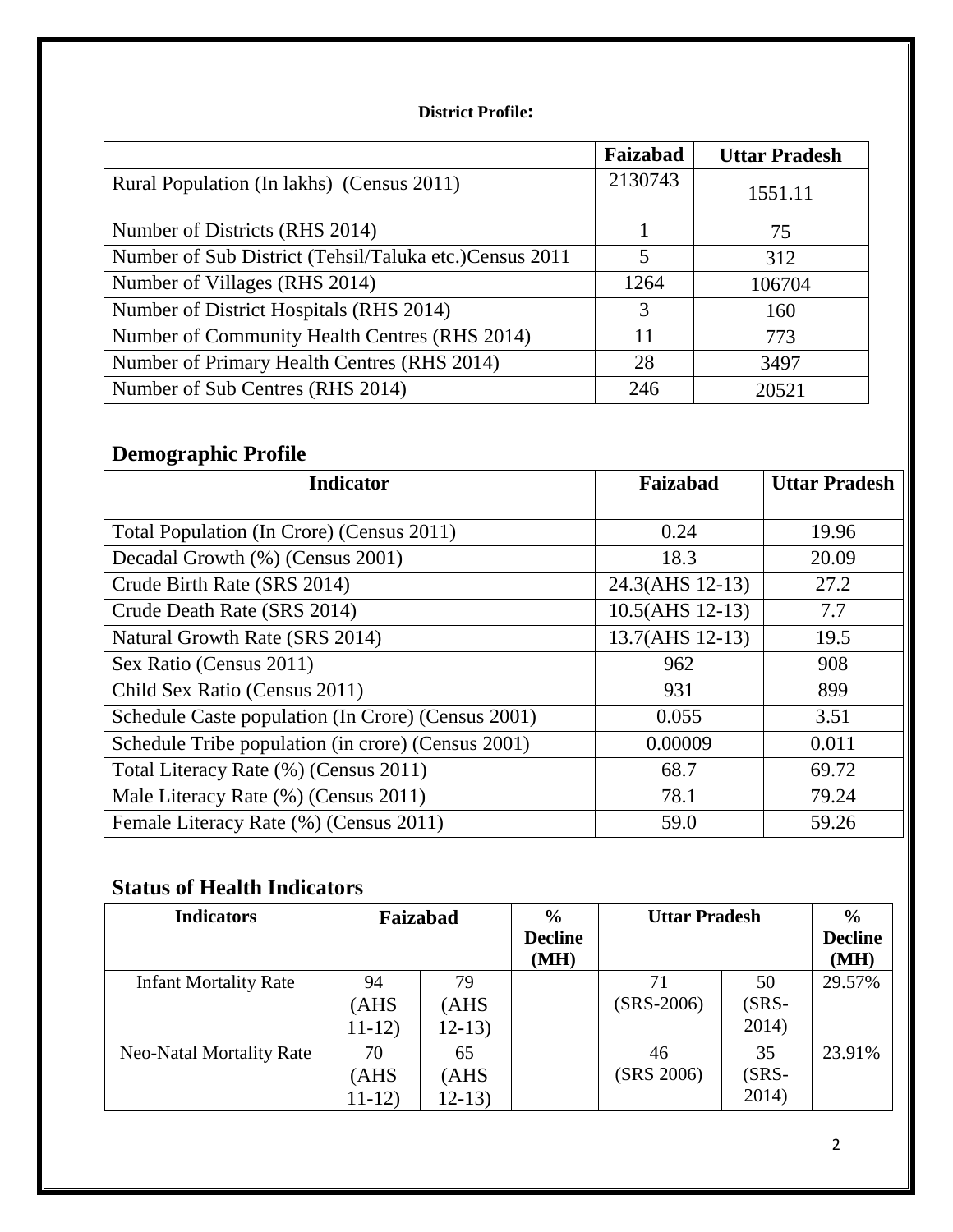| <b>Maternal Mortality Ratio</b>  | 437     | 364      | 440          | 285       | 35.22%  |
|----------------------------------|---------|----------|--------------|-----------|---------|
|                                  | (AHS)   | (AHS)    | (SRS 2004-   | (SRS      |         |
|                                  | $11-12$ | $12-13)$ | (06)         | $2011-13$ |         |
| <b>Total Fertility Rate</b>      | 3.3     | 3.0      | 4.2          | 3.1       | 26.19%  |
|                                  | (AHS)   | (AHS)    | $(SRS-2006)$ | (SRS)     |         |
|                                  | $11-12$ | $12-13)$ |              | 2014)     |         |
| <b>Under-five Mortality Rate</b> | 124     | 115      | 91           | 64        | 29.67 % |
|                                  | (AHS)   | (AHS)    | (SRS 2008)   | (SRS      |         |
|                                  | $11-12$ | $12-13)$ |              | 2013)     |         |

# **Progress under Health Systems Strengthening**

| SI.            | <b>Activity</b>               | <b>Status</b>                                                                                                                                                                                                                                 |
|----------------|-------------------------------|-----------------------------------------------------------------------------------------------------------------------------------------------------------------------------------------------------------------------------------------------|
| $\mathbf{1}$   | 24x7 PHCs                     | Out of 28, only 14 PHCs are functioning on 24x7<br>basis.                                                                                                                                                                                     |
| $\overline{2}$ | Functioning as<br><b>FRUs</b> | Only 5 Facilities(1 DH,  SDH and 4 other<br>level CHC and others level) are working as FRUs                                                                                                                                                   |
| 3              | <b>ASHAs</b><br>Selected      | 2270 ASHAs have been engaged<br>$($ 2270 have been trained in $1st$ Module, and 1726<br>ASHAs are trained upto 5 <sup>th</sup> Module and 1441 ASHAs trained<br>in Round-1 & 1435 ASHAs trained in Round-2 of $6^{th}$ & $7^{th}$<br>Modules) |
| $\overline{4}$ | Contractual<br>appointments   | 441 Human Resource (HR) has been approved.<br>(Medical Officers (MBBS) -  9, Specialist  12, AYUSH<br>Mos227/ Physicians 22, SNs 91, ANMs 65,<br>LTs 5, Pharmacists 23, others 214)                                                           |
| 5              | Rogi Kalyan<br>Samiti         | 14 facilities (3 DH, 11 CHCs) have been registered<br>with RKS.                                                                                                                                                                               |
| 6              | <b>VHSNCs</b>                 | Out of 729 villages, 729 villages constituted VHSNCs.                                                                                                                                                                                         |
| $\overline{7}$ | <b>DLVMCs</b>                 | Completion of .1 DLVMC has been reported.                                                                                                                                                                                                     |
| 8              | <b>VHNDs</b>                  | 32647 VHNDs were held during 2015-16.                                                                                                                                                                                                         |
| 9              | <b>ERS</b>                    | 30 (102-Type) & 22 (108-Type) are operational.                                                                                                                                                                                                |
| 10             | <b>MMU</b>                    | An approval of 0 Mobile Medical Units (MMU) has been<br>given to the District.                                                                                                                                                                |
| 11             | Ambulance                     | An approval of 52 ambulances has been given to the<br>District.                                                                                                                                                                               |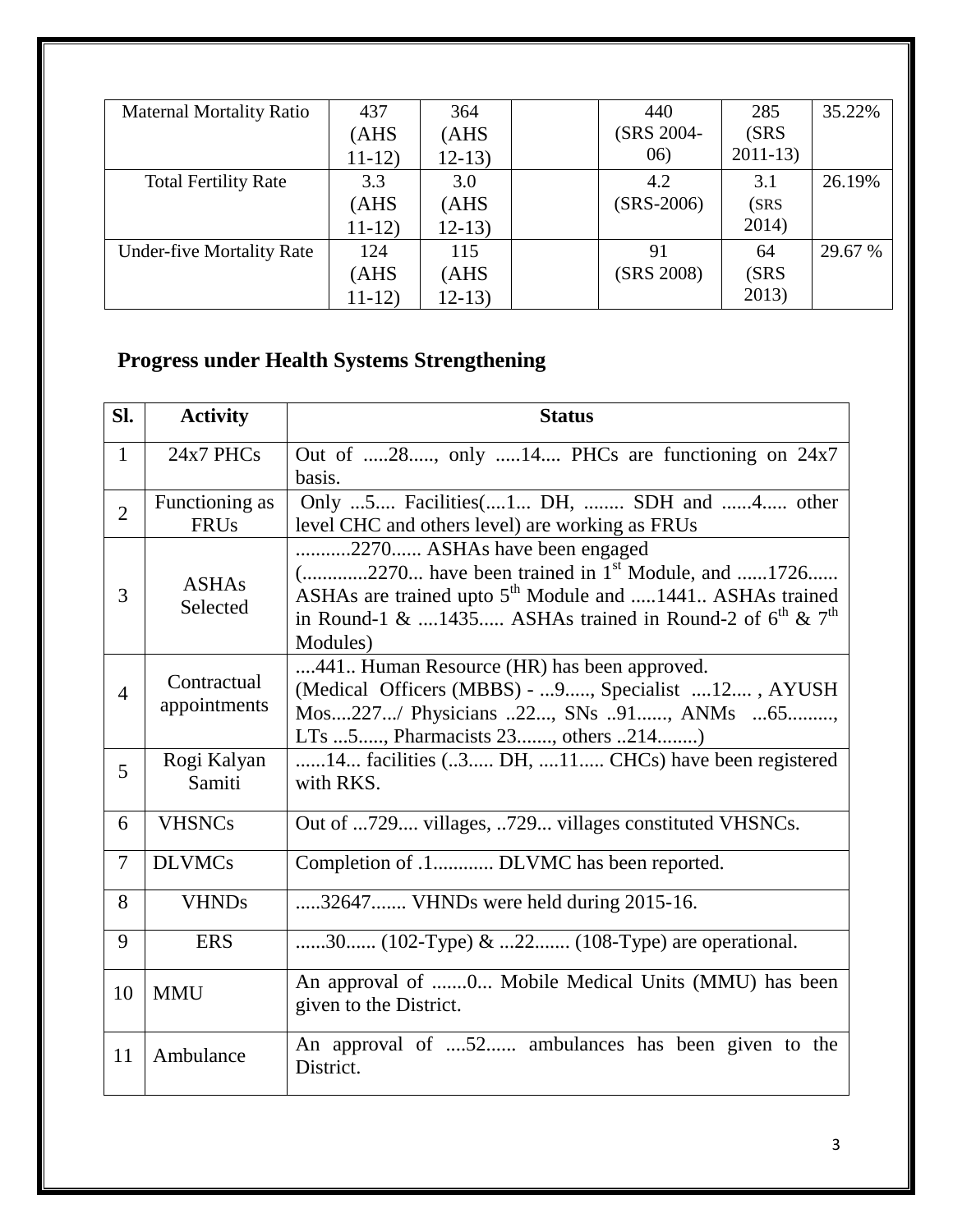|    |                        |                                    | <b>New Construction</b>                      |                |  |    | Renovation/Up gradation |
|----|------------------------|------------------------------------|----------------------------------------------|----------------|--|----|-------------------------|
|    |                        | Facility                           | Sanctioned                                   | Completed      |  |    | Sanctioned   Completed  |
|    |                        | <b>MCH</b>                         | 2                                            |                |  |    |                         |
| 12 | Infrastructure         | wing                               |                                              |                |  |    |                         |
|    | Strengthening          | <b>AYUSH</b>                       | $\overline{2}$                               | $\overline{2}$ |  |    |                         |
|    |                        | wing                               |                                              |                |  |    |                         |
|    |                        |                                    |                                              |                |  |    |                         |
|    |                        |                                    |                                              |                |  |    |                         |
|    |                        |                                    | Sick New Born Care unit (SNCU)               |                |  |    |                         |
| 13 | New Born<br>Care Units | New Born Stabilization Unit (NBSU) |                                              |                |  |    | 4                       |
|    | established            | New Born Care Corner (NBCC)        |                                              |                |  | 23 |                         |
|    |                        |                                    | <b>Nutrition Rehabilitation Center (NRC)</b> |                |  |    | 1(Under process)        |

## **Physical Progress of Institutional Deliveries and JSY**

| Year                     | <b>Institutional Deliveries</b> | <b>JSY</b> beneficiaries |
|--------------------------|---------------------------------|--------------------------|
| 2012-13                  |                                 |                          |
| 2013-14                  | 36863                           | 35464                    |
| 2014-15                  | 36836                           | 35568                    |
| 2015-16                  | 41655                           | 24301                    |
| 2016-17 (Up to Aug 2016) | 15633                           | 7497                     |

## **1. Funds Released under NRHM** (in crores)

| Year         | <b>Allocation</b> | Release* | <b>Expenditure</b> |
|--------------|-------------------|----------|--------------------|
| 2012-13      | 35.83             | 41.00    | 16.66              |
| 2013-14      | 21.18             | 39.95    | 23.08              |
| 2014-15      | 32.78             | 46.99    | 28.82              |
| 2015-16      | 35.28             | 51.29    | 24.43              |
| <b>Total</b> | 125.07            | 179.23   | 93                 |

\*Release figures for the F.Y. 2015-16 are updated on 31.03.2016 and provisional.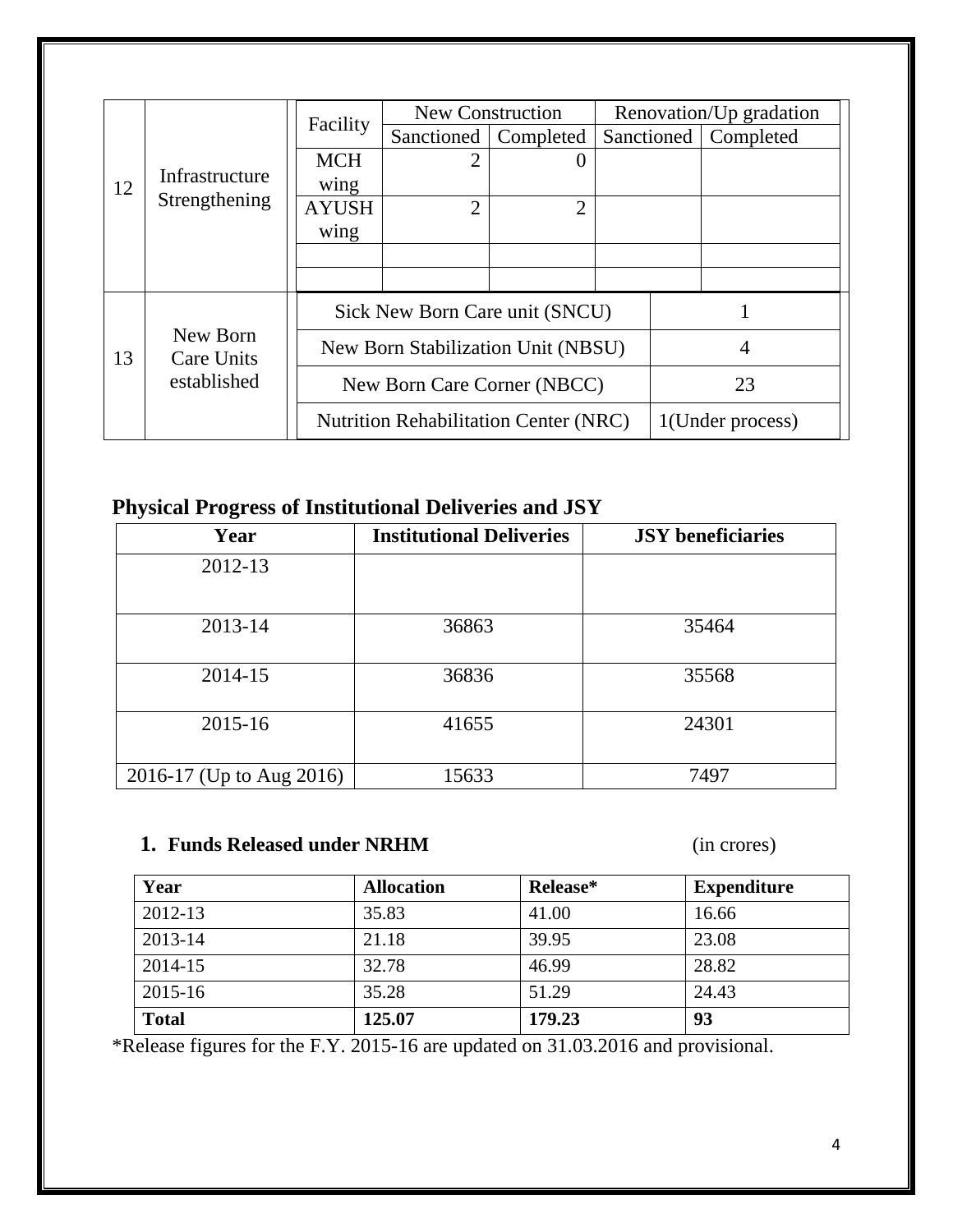#### **NUHM**

## **A. Demographic Profile (As per Census 2011):**

|                | Total Population (In lakhs)                                                                  | 2470396  |
|----------------|----------------------------------------------------------------------------------------------|----------|
| 2              | Urban Population (In lakhs)                                                                  | 340253   |
| 3              | Urban Population as percentage of total population                                           | 13.8     |
| $\overline{4}$ | Urban slum population (in lakhs)                                                             | 69655    |
| 5              | Slum population as percentage of urban population                                            | 20.41    |
| 6              | Number of Metro cities                                                                       | $\theta$ |
| 7              | Number of Million + cities $(> 10$ lakh population)                                          | 0        |
| 8              | Number of cities with 1 to 10 lakh population                                                |          |
| 9              | Number of towns with less than 1 lakh but more than 50<br>thousand population                | $\theta$ |
| 10             | Number of State HQs/District HQs which have population<br>between 50 thousand to 30 thousand |          |
| 11             | Total Eligible cities $(6+7+8+9+10)$                                                         |          |
| 12             | Total cities covered under NUHM till 2015-16                                                 | 2        |

## **B. Coverage:**

### **Status of NUHM in the District .....Faizabad**

## **(Position as on 31st December, 2015)**

| Sl. No. | <b>Activities</b>                     | <b>Approved</b>   | <b>Progress</b> |
|---------|---------------------------------------|-------------------|-----------------|
| 1.      | <b>Planning &amp; Mapping</b>         | 6                 | 5               |
| 2.      | <b>Human Resource</b>                 | <b>Sanctioned</b> | $In - position$ |
|         | <b>Medical Officers</b>               | 12                |                 |
|         | <b>Staff Nurses</b>                   | 9                 | 6               |
|         | <b>Auxiliary Nurse Midwife (ANMs)</b> | 22                | 17              |
|         | Lab Technicians                       | 6                 | $\overline{2}$  |
|         | Pharmacists                           | 6                 | $\overline{2}$  |
|         | <b>ASHA</b>                           | 35                | $\theta$        |
|         | Mahila Arogya Samiti (MAS)            |                   |                 |
|         | State Program Management Unit         |                   |                 |
|         | District Program Management Unit      |                   |                 |
| 3.      | <b>Infrastructure</b>                 |                   |                 |
|         | <b>U-PHCs</b>                         |                   |                 |
|         | Strengthening of U-PHCs               |                   |                 |
|         | New U-PHCs                            | 6                 | 5               |
|         | <b>U-CHCs</b>                         |                   |                 |
|         | Strengthening of U-CHCs               |                   |                 |